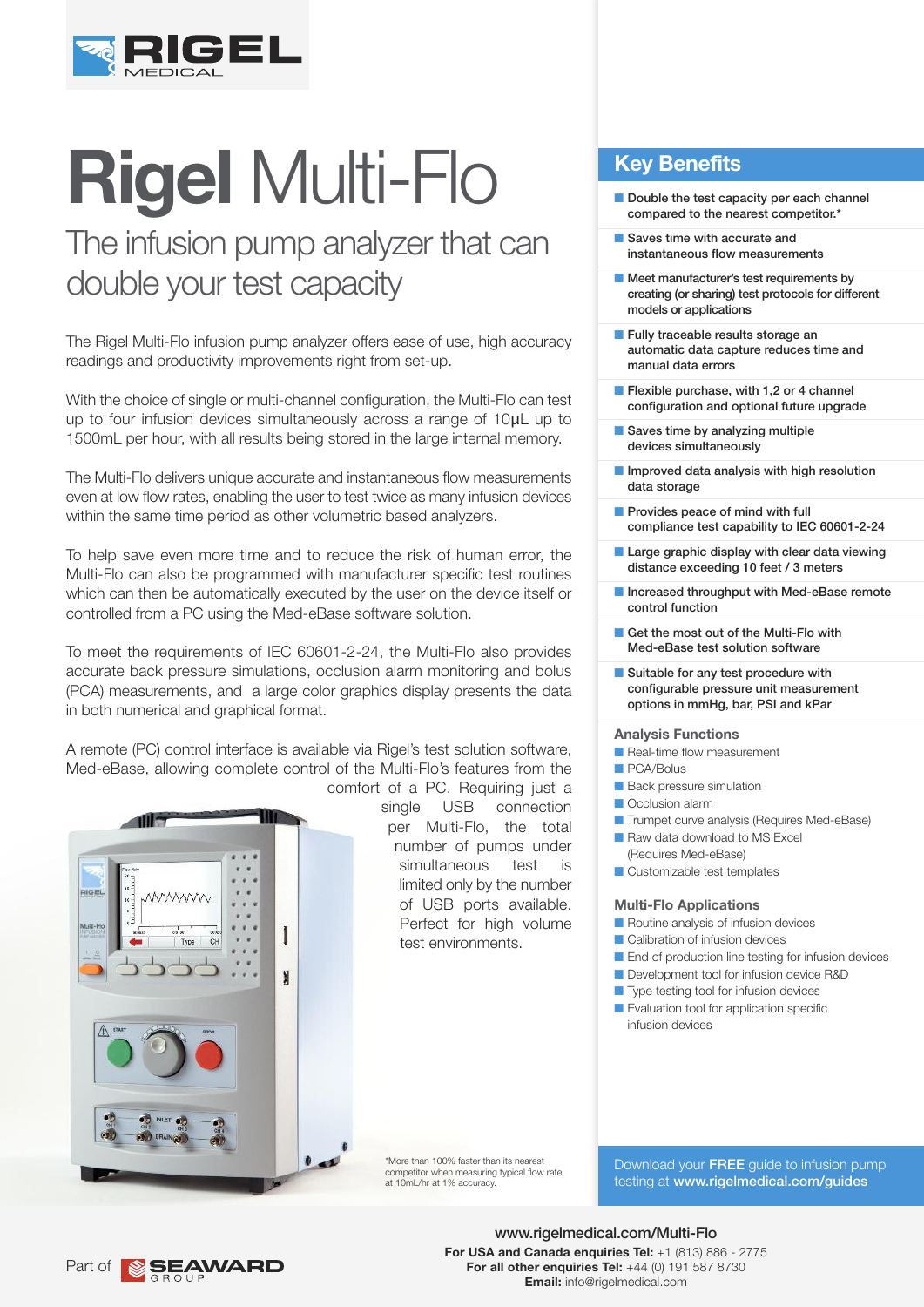

#### **Instantaneous flow measurement**

Instantly determine the accuracy of an infusion device, even at low flow rates, the Multi-Flo provides readings within 1% accuracy - faster than any alternative testing method or infusion device analyzer. It also indicates instantaneous flow behaviour on any infusion device.





#### **1, 2 and 4 channel configurations**

The multiple channel configurations enable increased throughput and improved efficiency; and the ability to upgrade to a maximum of 4 channels to meet future circumstances offers flexibility at time of purchase.

#### u **Automatic test and data acquisition**

Program the Multi-Flo with manufacturer-specific test routines and then run automatically. Capturing the results in the internal memory saves time and reduces the risk of data and user error.





#### **Fully compliant with IEC 60601-2-24**

The compact Multi-Flo is an all-in-one solution to meeting the infusion device testing requirements of IEC 60601-2-24; with back pressure simulations, occlusion alarm monitoring, bolus (PCA) measurement and the creation of trumpet curves.

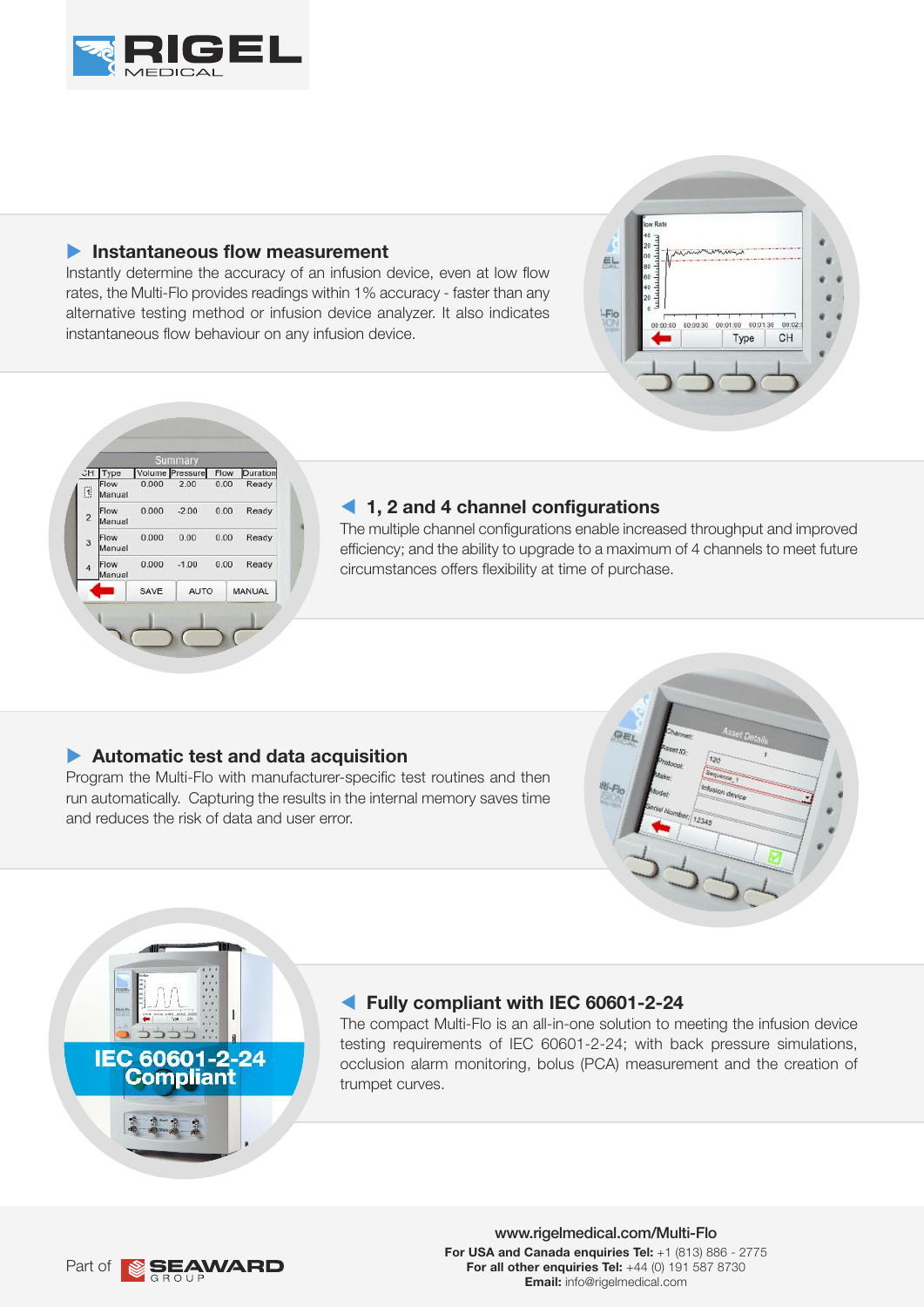

#### **P** Designed for ease-of-use

The Multi-Flo is easy to use and navigate featuring a large color display, simple push button operation and intuitive menu driven interface. The highly visible display is legible from distances exceeding 10 feet.



#### **Control multiple Multi-Flo analyzers on a PC**

The Multi-Flo is compatible with Rigel Medical's Med-eBase test solution software, enabling even greater productivity improvements through a remote control interface.

SEL

V-Flo

 $-100$ 

00:01:41

47.84

Graph

mmille

Setup

4784

0.252

 $200$ 

 $CH$ 

Flow Rate  $00:00:11$ 

st. Flow milh: 47.84

Control as many Multi-Flo analyzers as there are USB ports on your PC with Med-eBase software, using the PC screen as a dashboard to aggregate the activity from each Multi-Flo .

#### **Comprehensive data management**

Use Med-eBase software to quickly and easily produce real-time and high resolution graphs, including trumpet curves, store test data and create certificates. Med-eBase builds a complete history for each asset and enables a total solution from test and inspection through to record management and data traceability.



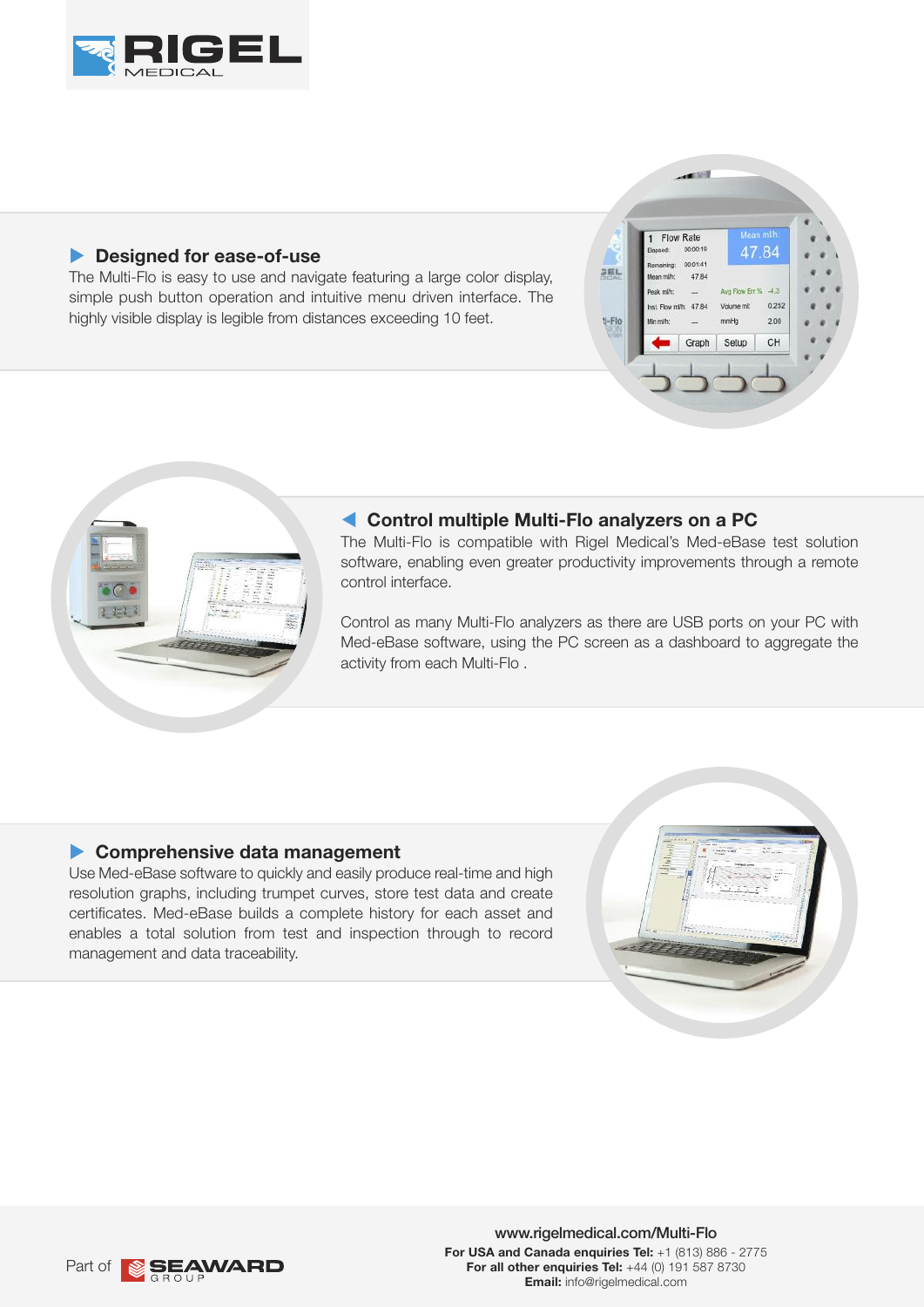

## **Med-eBase Compatibility**

#### **Fast solution software**

Med-eBase is a universal test solution software that not only allows the download and management of test result history, it also allows for easy scheduling of workload based on (re)test dates, configuration of test equipment protocols, comparing and analysing downloaded data, and creation of customizable test certificates to give you flexibility in the way you want to manage your assets.

| <b>FIRST NEWS</b><br>٨<br><b>Lat last</b><br><b>Retext Date</b><br>×<br>ö<br><b>Station</b><br><b>Harner</b><br><b>Benzieling</b><br>- El bandel Democratialo<br>۰<br>par<br>12/20/2014<br>11/20-2014<br>t.<br>LOEN<br><b>StartEGS</b><br>w<br>AMATT<br>SlashKS<br>26/38/2931<br>28/26/220.0<br>I.<br>ø<br>FM<br>26/06/2017<br>26/05/2004<br>z<br>4520<br>ìö.<br>×<br>ZINN'SKI<br>21/04/2014<br><b>SEAT</b><br>$16 -$<br>M<br>pu<br>12/02/2022<br>samurant<br>٠<br>and Mr.<br>m<br>certs<br><b>ROWR</b><br>26/21/2018<br>¢<br><b>HGT</b><br>$\mathbf{x}$<br>MONTER.<br>2010/00/3<br>concurr<br>15.96<br>$\mathbf{r}$<br>RI<br>2010012084<br>MOSTER.<br>nuncia<br>2954<br>$\mathbf{g}$ .<br>Fili<br><b>MONESS</b><br>2011/1083<br>2011/0084<br>26041<br>×<br>中<br>2945-2943<br>29/942264<br>minte<br>IIO <sup>1</sup><br>$\infty$<br>FM<br>itu.<br>n<br>0.734<br><b>ROUZE</b><br>0333284<br>ä<br><b>Auctionals</b><br>WINDS Appeared Because<br>InsetDelab<br><b>Tel: New York</b><br><b>Neighty</b><br>Date Trains: Indemand Type: Overall Matus;<br>×<br>11.12/23/284<br><b>Rigel Multi-Flo</b><br>PHR.CASSCAN<br><b>PD</b><br>a 12/20/2014<br>Riggi Multi-Ro-<br>Tel:Dentick<br>Applied Particular<br>fees. | For Tell: Euk - Help<br> |  |  |  |  |  |  |  |  |  |
|---------------------------------------------------------------------------------------------------------------------------------------------------------------------------------------------------------------------------------------------------------------------------------------------------------------------------------------------------------------------------------------------------------------------------------------------------------------------------------------------------------------------------------------------------------------------------------------------------------------------------------------------------------------------------------------------------------------------------------------------------------------------------------------------------------------------------------------------------------------------------------------------------------------------------------------------------------------------------------------------------------------------------------------------------------------------------------------------------------------------------------------------------------------------------------------------------------------|--------------------------|--|--|--|--|--|--|--|--|--|
|                                                                                                                                                                                                                                                                                                                                                                                                                                                                                                                                                                                                                                                                                                                                                                                                                                                                                                                                                                                                                                                                                                                                                                                                               |                          |  |  |  |  |  |  |  |  |  |
|                                                                                                                                                                                                                                                                                                                                                                                                                                                                                                                                                                                                                                                                                                                                                                                                                                                                                                                                                                                                                                                                                                                                                                                                               |                          |  |  |  |  |  |  |  |  |  |
|                                                                                                                                                                                                                                                                                                                                                                                                                                                                                                                                                                                                                                                                                                                                                                                                                                                                                                                                                                                                                                                                                                                                                                                                               |                          |  |  |  |  |  |  |  |  |  |
|                                                                                                                                                                                                                                                                                                                                                                                                                                                                                                                                                                                                                                                                                                                                                                                                                                                                                                                                                                                                                                                                                                                                                                                                               |                          |  |  |  |  |  |  |  |  |  |
|                                                                                                                                                                                                                                                                                                                                                                                                                                                                                                                                                                                                                                                                                                                                                                                                                                                                                                                                                                                                                                                                                                                                                                                                               |                          |  |  |  |  |  |  |  |  |  |
|                                                                                                                                                                                                                                                                                                                                                                                                                                                                                                                                                                                                                                                                                                                                                                                                                                                                                                                                                                                                                                                                                                                                                                                                               |                          |  |  |  |  |  |  |  |  |  |
|                                                                                                                                                                                                                                                                                                                                                                                                                                                                                                                                                                                                                                                                                                                                                                                                                                                                                                                                                                                                                                                                                                                                                                                                               |                          |  |  |  |  |  |  |  |  |  |
|                                                                                                                                                                                                                                                                                                                                                                                                                                                                                                                                                                                                                                                                                                                                                                                                                                                                                                                                                                                                                                                                                                                                                                                                               |                          |  |  |  |  |  |  |  |  |  |
|                                                                                                                                                                                                                                                                                                                                                                                                                                                                                                                                                                                                                                                                                                                                                                                                                                                                                                                                                                                                                                                                                                                                                                                                               |                          |  |  |  |  |  |  |  |  |  |
|                                                                                                                                                                                                                                                                                                                                                                                                                                                                                                                                                                                                                                                                                                                                                                                                                                                                                                                                                                                                                                                                                                                                                                                                               |                          |  |  |  |  |  |  |  |  |  |
|                                                                                                                                                                                                                                                                                                                                                                                                                                                                                                                                                                                                                                                                                                                                                                                                                                                                                                                                                                                                                                                                                                                                                                                                               |                          |  |  |  |  |  |  |  |  |  |
|                                                                                                                                                                                                                                                                                                                                                                                                                                                                                                                                                                                                                                                                                                                                                                                                                                                                                                                                                                                                                                                                                                                                                                                                               |                          |  |  |  |  |  |  |  |  |  |
|                                                                                                                                                                                                                                                                                                                                                                                                                                                                                                                                                                                                                                                                                                                                                                                                                                                                                                                                                                                                                                                                                                                                                                                                               |                          |  |  |  |  |  |  |  |  |  |
|                                                                                                                                                                                                                                                                                                                                                                                                                                                                                                                                                                                                                                                                                                                                                                                                                                                                                                                                                                                                                                                                                                                                                                                                               |                          |  |  |  |  |  |  |  |  |  |
|                                                                                                                                                                                                                                                                                                                                                                                                                                                                                                                                                                                                                                                                                                                                                                                                                                                                                                                                                                                                                                                                                                                                                                                                               |                          |  |  |  |  |  |  |  |  |  |
|                                                                                                                                                                                                                                                                                                                                                                                                                                                                                                                                                                                                                                                                                                                                                                                                                                                                                                                                                                                                                                                                                                                                                                                                               |                          |  |  |  |  |  |  |  |  |  |
|                                                                                                                                                                                                                                                                                                                                                                                                                                                                                                                                                                                                                                                                                                                                                                                                                                                                                                                                                                                                                                                                                                                                                                                                               |                          |  |  |  |  |  |  |  |  |  |
|                                                                                                                                                                                                                                                                                                                                                                                                                                                                                                                                                                                                                                                                                                                                                                                                                                                                                                                                                                                                                                                                                                                                                                                                               |                          |  |  |  |  |  |  |  |  |  |
|                                                                                                                                                                                                                                                                                                                                                                                                                                                                                                                                                                                                                                                                                                                                                                                                                                                                                                                                                                                                                                                                                                                                                                                                               |                          |  |  |  |  |  |  |  |  |  |
|                                                                                                                                                                                                                                                                                                                                                                                                                                                                                                                                                                                                                                                                                                                                                                                                                                                                                                                                                                                                                                                                                                                                                                                                               |                          |  |  |  |  |  |  |  |  |  |
|                                                                                                                                                                                                                                                                                                                                                                                                                                                                                                                                                                                                                                                                                                                                                                                                                                                                                                                                                                                                                                                                                                                                                                                                               |                          |  |  |  |  |  |  |  |  |  |
|                                                                                                                                                                                                                                                                                                                                                                                                                                                                                                                                                                                                                                                                                                                                                                                                                                                                                                                                                                                                                                                                                                                                                                                                               |                          |  |  |  |  |  |  |  |  |  |
|                                                                                                                                                                                                                                                                                                                                                                                                                                                                                                                                                                                                                                                                                                                                                                                                                                                                                                                                                                                                                                                                                                                                                                                                               |                          |  |  |  |  |  |  |  |  |  |
| Apple<br>Sear.<br>Brival Server                                                                                                                                                                                                                                                                                                                                                                                                                                                                                                                                                                                                                                                                                                                                                                                                                                                                                                                                                                                                                                                                                                                                                                               |                          |  |  |  |  |  |  |  |  |  |
|                                                                                                                                                                                                                                                                                                                                                                                                                                                                                                                                                                                                                                                                                                                                                                                                                                                                                                                                                                                                                                                                                                                                                                                                               |                          |  |  |  |  |  |  |  |  |  |
|                                                                                                                                                                                                                                                                                                                                                                                                                                                                                                                                                                                                                                                                                                                                                                                                                                                                                                                                                                                                                                                                                                                                                                                                               |                          |  |  |  |  |  |  |  |  |  |
|                                                                                                                                                                                                                                                                                                                                                                                                                                                                                                                                                                                                                                                                                                                                                                                                                                                                                                                                                                                                                                                                                                                                                                                                               |                          |  |  |  |  |  |  |  |  |  |



#### u **Customizable test certificates**

Produce customizable test certificates with logos and electronic signatures for individual assets or multiple results. The certificates can be produced in PDF or HTML format.

#### **Multi-Flo** remote control

Med-eBase V2.4 incorporates a remote control feature for use with the Rigel Multi-Flo, enabling the user to operate the Multi-Flo using a PC as a control dashboard.

| <b>Grandman Toma</b> | Brief was be II Bonne tell.                                                                  |              |                                                              | Service                               |  |
|----------------------|----------------------------------------------------------------------------------------------|--------------|--------------------------------------------------------------|---------------------------------------|--|
|                      | <b>FRANK SILIE</b>                                                                           |              | <b>Autorise Dischard  v.</b>                                 | <b>Amy Net</b>                        |  |
|                      | <b>bes France 3-85</b>                                                                       | T. Deep L.A. | <b>Basic &amp;</b>                                           | the fee                               |  |
|                      | <b>Mary Anka</b> 20                                                                          | 31 work      | model <sub>2</sub>                                           |                                       |  |
|                      | class und % 2                                                                                |              | Andrew U.                                                    |                                       |  |
|                      | parent pred for an                                                                           |              |                                                              |                                       |  |
|                      | the Squad 4                                                                                  |              |                                                              |                                       |  |
| <b>Test Results</b>  |                                                                                              |              |                                                              |                                       |  |
|                      | Elepsed Time 00:00:00<br>Hean mith 0.00<br>Instant Flow mith 0.00<br>Beck Pressure mmHg 0.00 |              | Remaining Time 00:00:00<br>Peak milft 0.00<br>Volume rd 0.00 | Expected Error W. -<br>Min mil/n 0.00 |  |
|                      |                                                                                              |              |                                                              |                                       |  |

#### **Real time data analysis**

Real time graphical and numerical data during remote testing enables the user to see instantaneous readings with specific limits indicated and provides data for analysis of results and trumpet curves.



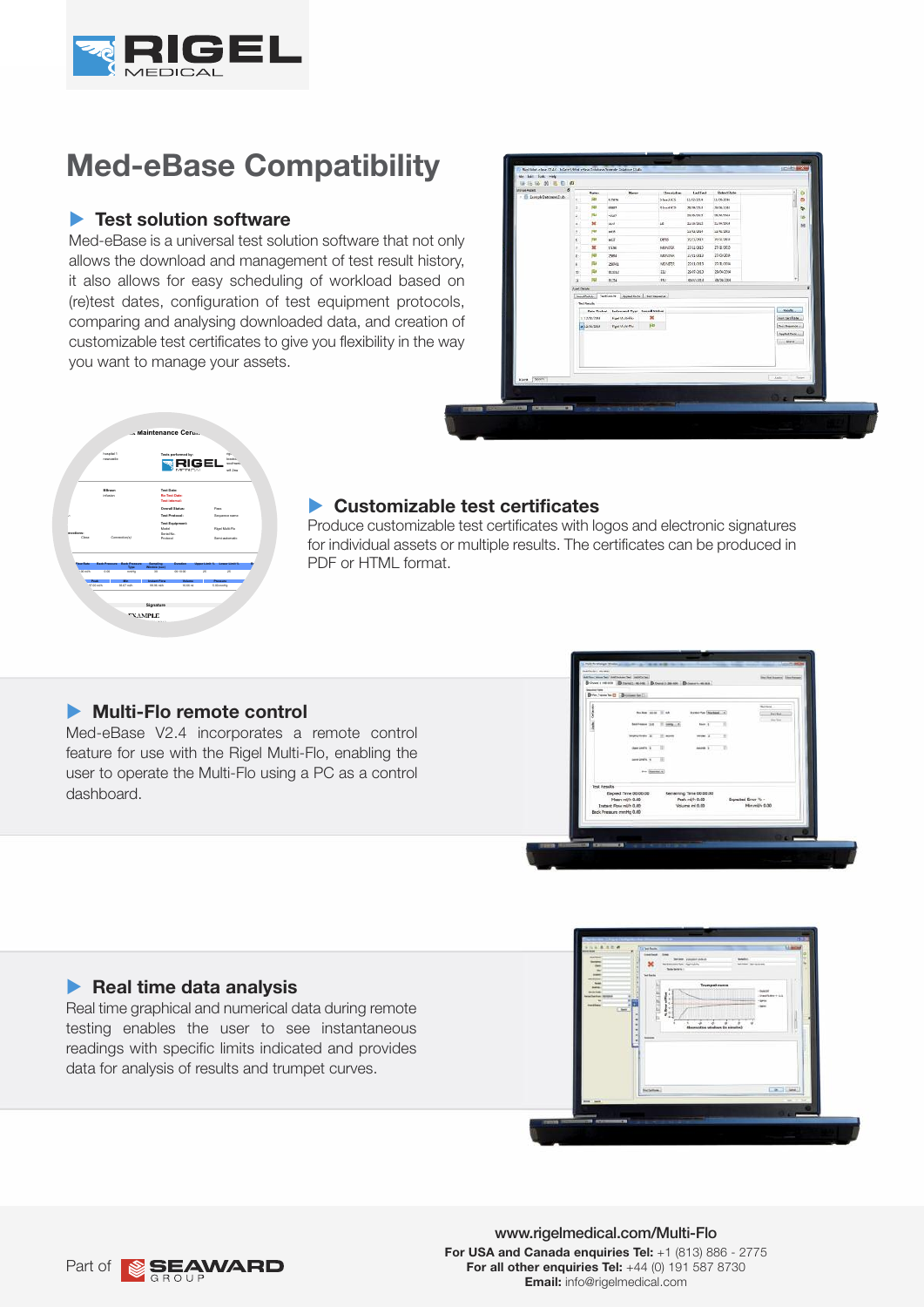

#### u **Automatic test sequences**

Creating test sequences in Med-eBase reduces setup time and increases accuracy and efficiency ofthe test process. Test sequences can be easily shared between testers and PCs helping to ensure commonality of the test process across multiple facilities and technicians.

| introductions<br><b>ARTIME</b><br>went | missing (seems) at                   | taxes like 10 m                                                                      |
|----------------------------------------|--------------------------------------|--------------------------------------------------------------------------------------|
|                                        | $m = 1$                              | Astronom Lot . Il limit  All                                                         |
|                                        | $m = 4$<br>×                         | warsteln in 11 après                                                                 |
|                                        | $-41 - 1$                            | percent at 1.1                                                                       |
|                                        |                                      | <b>Andrew's William</b>                                                              |
|                                        |                                      | by Jones, 41                                                                         |
|                                        | Renaining Time 00:00:00              | <b>Test Results</b><br>Elegand Tone 05 05:00                                         |
| Availage Error % -<br>Play add 0.00    | PAGE HATS CLOSE<br>Williams and D.BD | Hawn mills 0.00<br><b>Instant Row mich 0.00</b><br><b>Back Pressure manning 0.00</b> |
|                                        |                                      |                                                                                      |

### **Export to MS Excel**

Raw test data can be exported to a Microsoft Excel file for specific and detailed inspection and analysis particular aspects of the infusion process, leading to unsurpassed quality assurance.

#### ▶ Automatic data collection

The option for volume, time or user-based test durations provides an easy way to automatically record test data at the completion of each test without human interaction. A choice of pressure units allows testing in accordance with specific infusion manufacturers or geographic preferences.